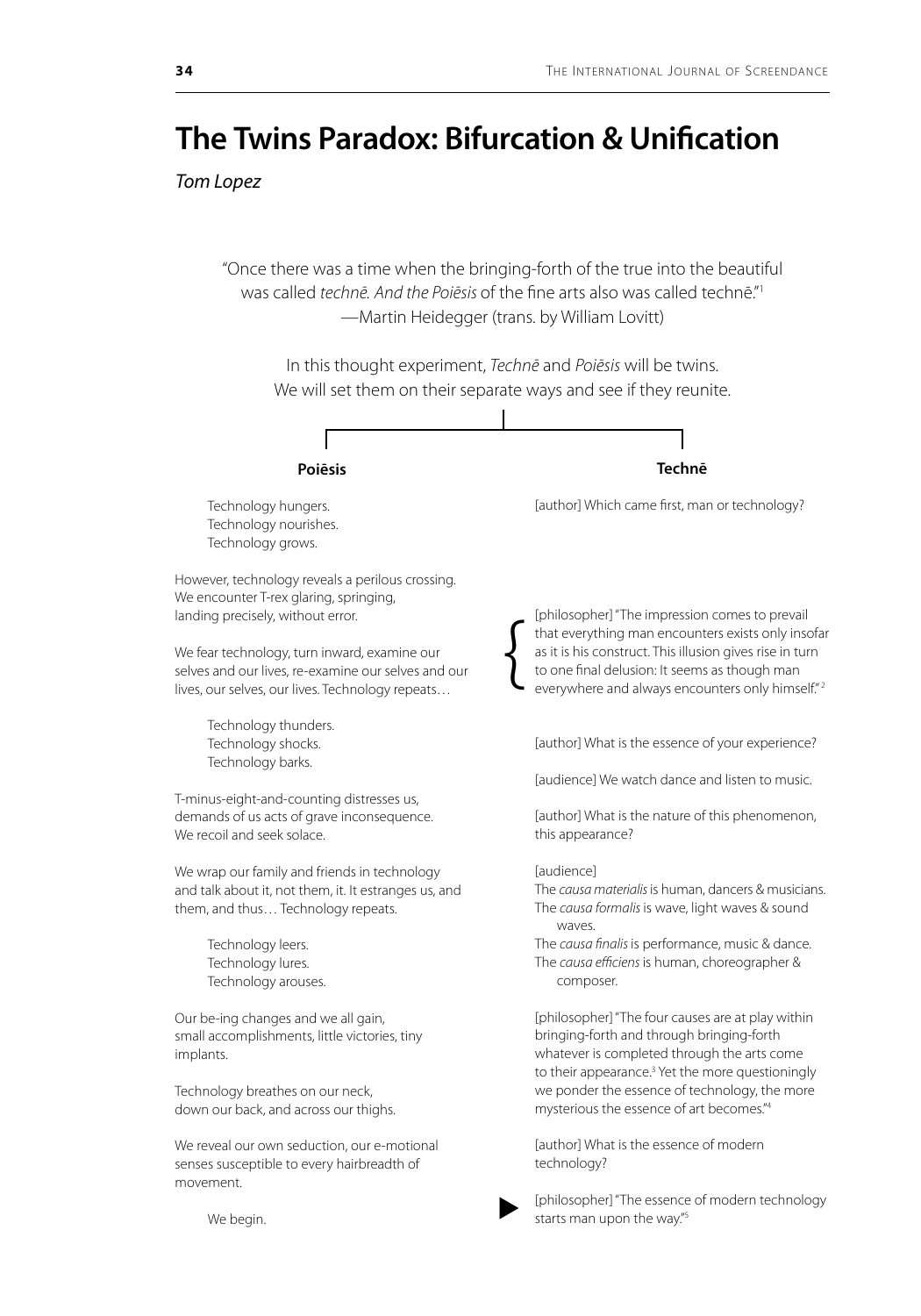Technology grabs us by the shoulders and shakes us; remains faceless and apathetic, our gaze rolls askew.

Technology faces us, points us in a direction, and we move. But technology moves us and simultaneously inhibits our sight.

Engines move the train forward and block our view forward, our destination hidden from us. Instead, our view lies through glass, colored by smoke and steam.

}

{

 $\leftrightarrow$ 

 $\leftrightarrow$ 

We sit and forage for familiar features in the blur beyond the window.

Technology breaches the mountain and tunnels our vision. Our tunnelogical movement runs transverse to our view, our eyes flitting back and forth; we cannot see where we are going.

It is easier to simply watch our reflection in the glass.

We move.

Technology roars. We emerge from the tunnel and see that technology moves massive mountains, the entirety of our perpendicular past, time itself.

Technology bridges lakes and rivers. Far below, the water satisfies, fulfills, pleasures, condenses in droplets of joy, waterfalls of magic.

Technology spans the valley floor, the streambed, carries us ahead while we look away.

Technology soars forward and we stare sideways, clouds tinted by fingerprints on the windowpane. Technology is a causality, falling, free of gravity.

Technology sparks from fire and lightning! Technology appears clear, illuminating, intelligent; but technology filters the marsh and swamp.

Technology screens the dragon in the meadow, bleeding black and yellow.

Technology moves us passed fortune and danger, frames our vision, and focuses our gaze upon ruins and treasures.

We move faster.

[author] Ah, *chemin de fer*, the "way of iron!" I love trains, especially in early film and *musique concrète*, their massive and animalistic features expose themselves beautifully through sound and image, the way of metaphor.

[philosopher] "The way is a way of thinking.<sup>6</sup> A train is surely an object. But then it conceals itself as to what and how it is.<sup>7</sup> This includes holding always before our eyes the extreme danger.<sup>8</sup> The closer we come to the danger, the more brightly do the ways into the saving power begin to shine and the more questioning we become."<sup>9</sup>

[author] The film winds its way through sprockets and the light shines through each individual image cutting a rectangular tunnel through the smoky room, a flickering aspect ratio against the wall. I want to look directly into the technology. I want to feel the bright light burning into my retina, so tempting, so dangerous. I avert my eyes and find something else. What is the essence of your experience?

[dancer] I move, my body carves through time & space. [musician] I vibrate, my voice projects into time & space. [choreographer] I organize bodies in time & space. [composer] lorganize sound in time & space.

[philosopher] "The four causes are the ways, all belonging at once to each other, of being responsible for something."10

[collaborators] We pool our efforts, share responsibilities.

[philosopher] "The four ways of being responsible bring something into appearance."<sup>11</sup>

[collaborators] We gather our selves and our resources, we meet and devise and improvise.

[philosopher] "The principle characteristic of being responsible is this starting something on its way to arrival.12 But *causa* belongs to the verb *cadere*, 'to fall'…"13

[collaborators] In a flash of inspiration, an artifact arrives! Yes, something falls to the ground, a tree limb; picked up, it extends the length of the arm and articulates a grander arc, broken in two and scraped against itself, it extends the pulse of the voice and accentuates an arboreal rhythm. How can it function, like this, or that, or another way?

[philosopher] "Does the essence of technology endure in the sense of the permanent enduring of an Idea that hovers over everything technological, thus making it seem that by technology we mean some mythological abstraction?"14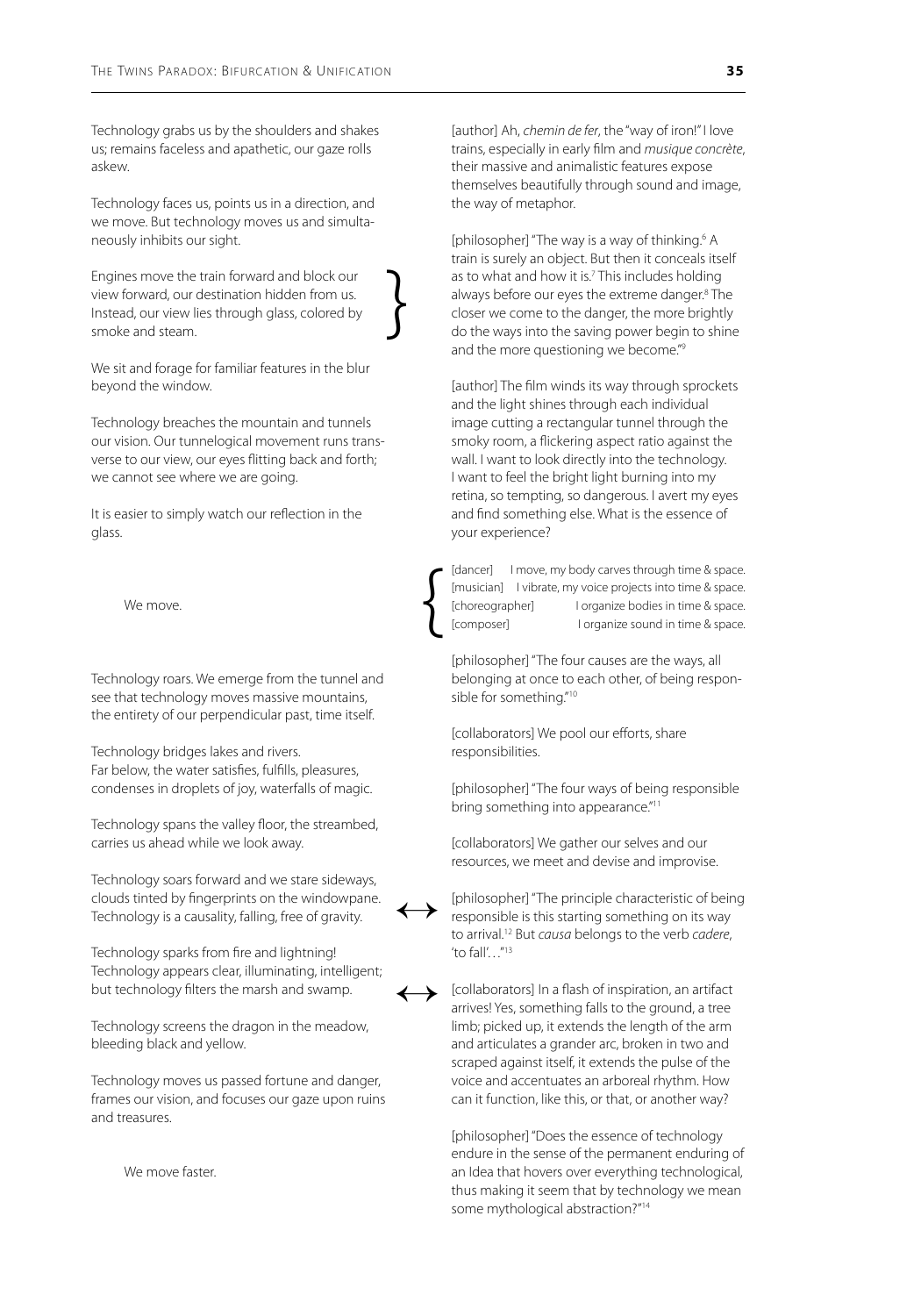Technology flies so far away, out of our control, and burrows under our skin, so far within, beneath even our senses.

Technology penetrates everything, including us.

Technology sears our eyes, strikes from the sun and clings to us like armor.

Technology bears arms, wears shells like the tortoise, crab and oyster, but hollow and withered within.

Technology lies, beside us, in parallel motion, murmuring secrets between our ears. Technology chafes our dry, cracked toes.

Technology infiltrates us and we speak through it. Our tongues mash and tear at the conch. Our fingers rub and rub and rub the surface. Technology erases one digit at a time.

Faster still.

But technology moves, where? Where does technology aim?

A hobo riding the rails, a pregnant sorceress.

Our purpose grows, our be-ing emerges.

Our goal feels dangerous, mysterious, and adventurous; meanwhile, technology builds a torrent of indifference.

We work at cross-purposes with technology and the distance between us expands and shrinks with every invention.

But technology is not the adversary, s/he is us; we are two forces addressing individual needs. Are the needs mutually exclusive?

}<br>}

Is there common ground?

Technology moves in all directions. We fly off the tracks, accelerating toward zero-*g*.

We feel weightless and aimless, trapped by our own devices and borderless frontiers.

If we stray, we will find ourselves frozen, sitting in a sack, without purpose.

[collaborators] Our essential core resides in time & space, neither technological nor mythological. Our temporal & spatial happening is here and now, must be right here at this exact place and right now in this exact moment.

[philosopher] "Here and now and in little things, that we may foster the saving power in its increase."15

[collaborators] We play with it and practice and practice with it and play.

[philosopher] "So long as we represent technology as an instrument, we remain held fast in the will to master it.<sup>16</sup> Everywhere we remain unfree and chained to technology."17

[collaborators] Actually, there is another chain we feel more acutely. Falling reveals the mundane yet most profound bond amongst us, gravity. Technology is anti-gravity. We can escape the embrace of time & space; happenings appear anywhere and anytime, may be everywhere and everytime. Bodies float upside-down, reflect from ceilings, dance on other bodies, and effervesce in mists.

[author] What is the essence of this technology?

[philosopher] "Technology is a means to an end, and technology is a human activity.<sup>18</sup> Technology is therefore no mere means. Technology is a way of revealing."19

[collaborators] Technology is no mere end either. The feedback loop siphons us into an infinitely variable chain of transducers: from aural to mechanical to visual to electrical and back again…

[philosopher] "Unlocking, transforming, storing, distributing, and switching about are ways of revealing."20

[author] Technological revealing is through capturing and releasing. In trains, the coal is captured and energy is released through steam. In rivers, the water is captured and energy is released through electricity.

 $\longleftrightarrow$  [philosopher] "The earth reveals itself as a coal mining district.<sup>21</sup> The coal that has been hauled mining district.21 The coal that has been hauled out is stockpiled; it is on call, ready to deliver the sun's warmth that is stored in it.<sup>22</sup> A hydroelectric plant is built into the river. The river is now a water power supplier."23

> [author] In music and dance, the energy is captured and art is released. Who can account for the change in mass?

[philosopher] "But where have we strayed to?"<sup>24</sup>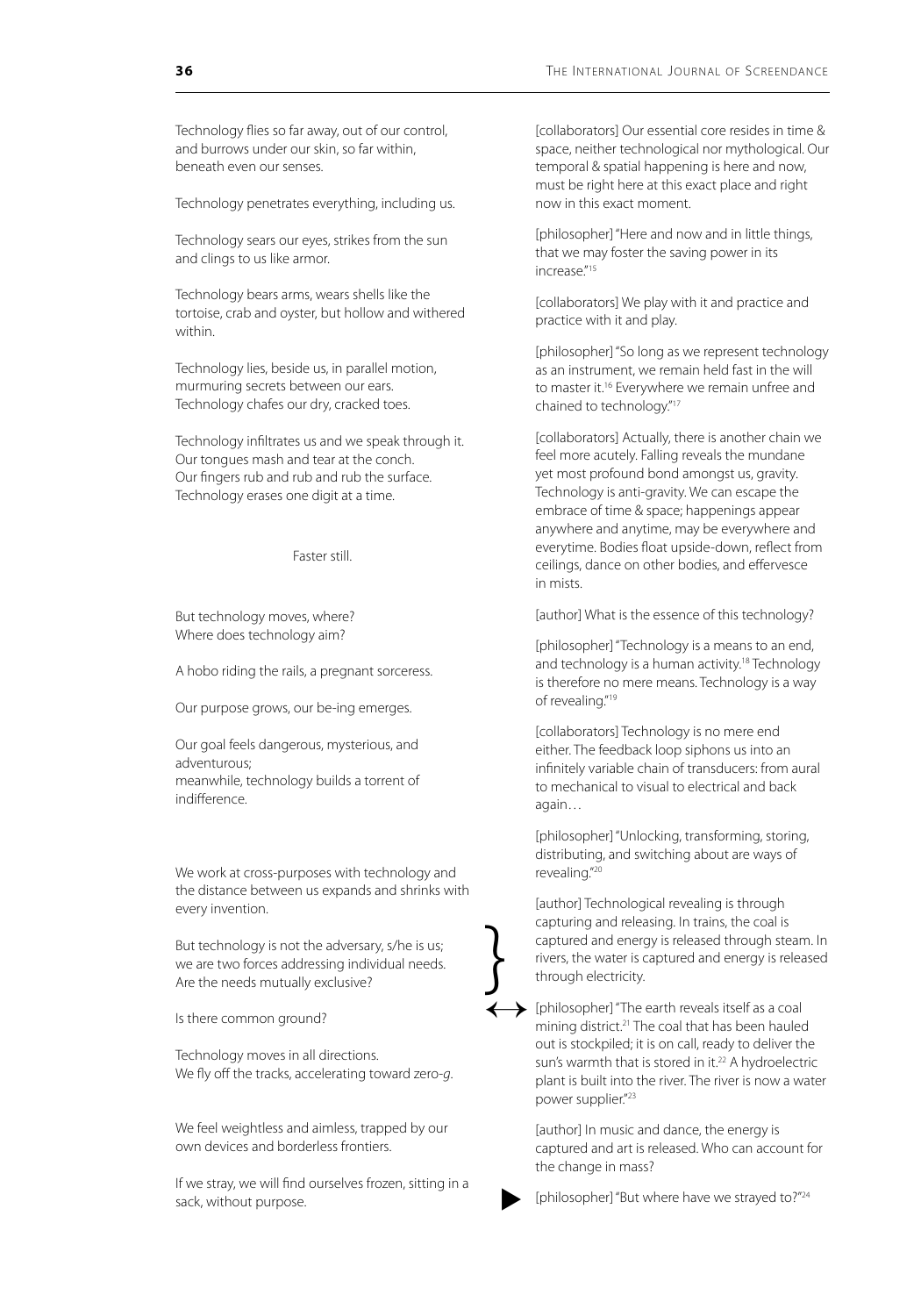Technology supports our rituals.

We should undertake something, offer something, confront our unforeseen ambition.

Our goal is a deluge of creation upon those in need.

And we can see who needs help, we can renew our spirits in heart-to-heart exchanges, we can offer simple gifts.

Ever faster.

We may be confused, but if we are sincere, we can grasp hands and laugh again without regret.

We can travel without blame.

We can let ourselves be drawn and heard. We can sigh and face humiliation with a flood of

tears.

Remorse will disappear; our be-ing will shift from weeping to the moaning ecstasy of joyful pleasures.

Our objective gathers together, be-coming before us.

Despite the danger, we must maintain genuine composure without rage and anger, maintain determination without compromise, and face the insults.

We unify in gravitational attraction. Here and now, on this spot, we rise, with dignity, releasing the *g* -force.

We vibrate our sounds into music, our bodies into dance;

we ripple benevolence outward, balancing the world. In this way, the earth is our devoted companion.

We create our humble offering: music and dance,

so fast, they blend into one,

so fast, there remains no time for space.

stillness—silence.

Our arrival brings us to a body of waters; we are wet with waves of aspiration. Ideas and feelings inspire one another to spiritual achievement, and transform us into pure empowerment.

We experience relativity, chaste energy exchanges through forces in motion, sublime success.

[philosopher] "Could it be that revealing lays claim to the arts most primally, so that they for their part may expressly foster the growth of the saving power.<sup>25</sup> Thus the coming to presence of technology harbors in itself what we least suspect, the possible arising of the saving power."26

[author] In art, waves are recorded and projected. Through recording, the camera and microphone enframe the light and sound waves. Then later (perhaps only nanoseconds, though later nonetheless) through projecting, the waves are enframed again, in a different temporal & spatial context from whence they were recorded (perhaps on a screen and through a speaker).

[philosopher] "The essence of modern technology shows itself in what we call enframing.27 Enframing blocks the shining forth. But the rule of enframing cannot exhaust itself solely in blocking all shining forth."28

[author] The double-act of en-framing (recording and projecting) is like the journey of the traveling twin, whose experience crossing two different time-frames illustrates principles of relativity. We witness the power of time travel the sublime paradox of simultaneity.

[philosopher] "Yet when destining reigns in the mode of Enframing is the supreme danger."29 As soon as what is unconcealed no longer concerns man even as object, but does so, rather, exclusively as standing-reserve, and man in the midst of objectlessness is nothing but the orderer of the standing-reserve, then he comes to the very brink of a precipitous fall, that is, he comes to the point where he himself will have to be taken as standing-reserve."30

[collaborators] We are moving and sounding and sweating. If you are here & now, you can feel and smell our effort. Or you might be far from here, our signals carried to you across great distance at the speed of light. You might be later than now, our signals carried for you across long duration. This is our expertise. We store our energy in berries and buds; spreading, burying, and nurturing our crafting until springing-time.

[philosopher] "The bursting of a blossom into bloom."31

[audience] Waves of light from projectors saturate our eyes and waves of sound from speakers drench our bodies, simultaneously in time-lapse and slow-motion. In a sea of splashy real-time multi-site hyper-media, an emergence is revealed in full-dimensional glory.  $\leftrightarrow$ 



 $\leftrightarrow$ 

 $\left\{ \begin{array}{c} 1 \\ 1 \end{array} \right.$ 

 $\leftrightarrow$